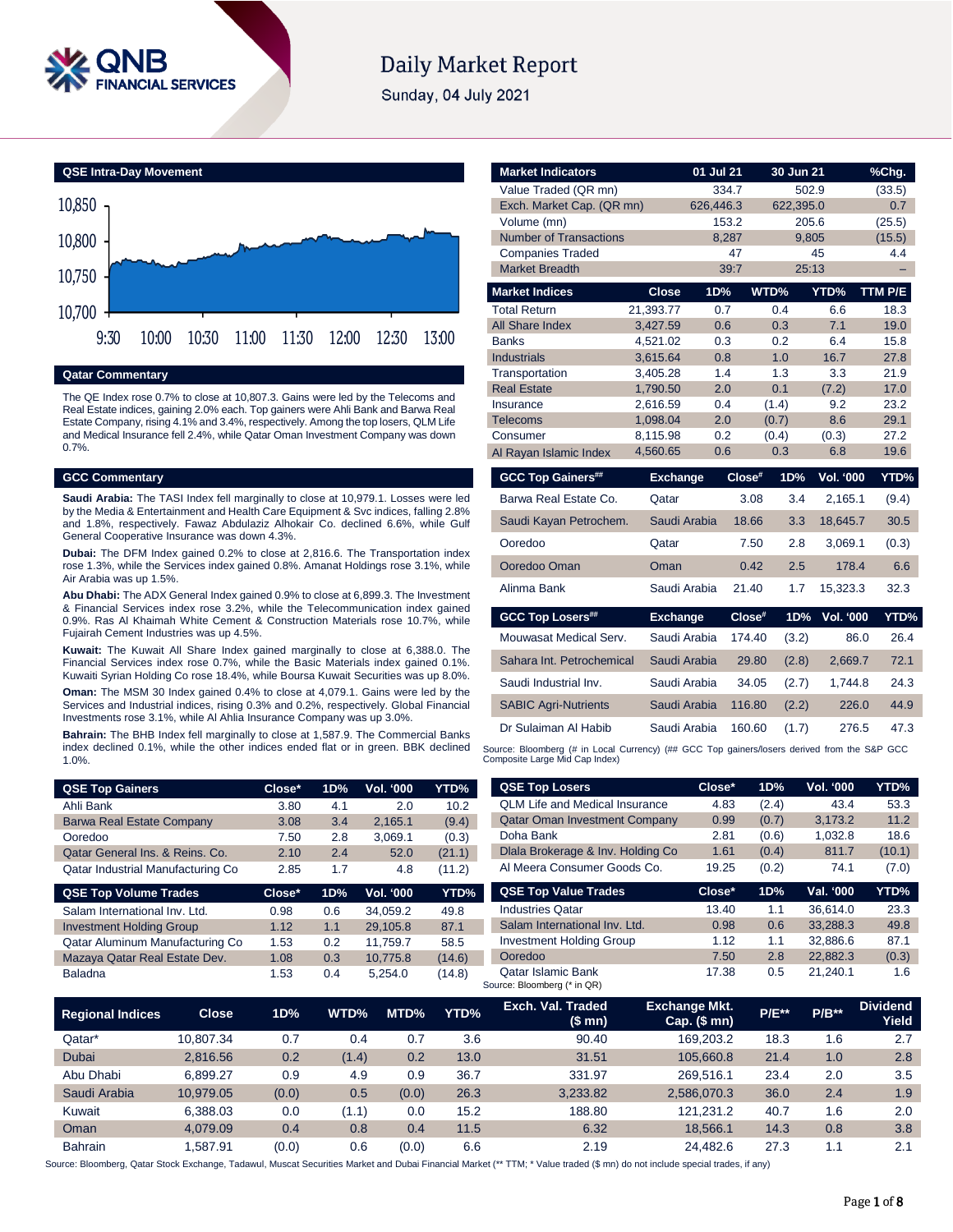## **Qatar Market Commentary**

- The QE Index rose 0.7% to close at 10,807.3. The Telecoms and Real Estate indices led the gains. The index rose on the back of buying support from Arab and foreign shareholders despite selling pressure from Qatari and GCC shareholders.
- Ahli Bank and Barwa Real Estate Company were the top gainers, rising 4.1% and 3.4%, respectively. Among the top losers, QLM Life and Medical Insurance fell 2.4%, while Qatar Oman Investment Company was down 0.7%.
- Volume of shares traded on Thursday fell by 25.5% to 153.2mn from 205.6mn on Wednesday. Further, as compared to the 30-day moving average of 170.2mn, volume for the day was 10.0% lower. Salam International Inv. Ltd. and Investment Holding Group were the most active stocks, contributing 22.2% and 19.0% to the total volume, respectively.

| <b>Overall Activity</b>        | Buy %* | Sell %* | Net (QR)         |
|--------------------------------|--------|---------|------------------|
| Qatari Individuals             | 41.97% | 46.84%  | (16, 288, 137.7) |
| <b>Qatari Institutions</b>     | 19.77% | 20.94%  | (3,907,500.9)    |
| Qatari                         | 61.74% | 67.78%  | (20, 195, 638.7) |
| <b>GCC Individuals</b>         | 0.35%  | 0.63%   | (943, 798.3)     |
| <b>GCC</b> Institutions        | 2.14%  | 1.87%   | 899,451.0        |
| <b>GCC</b>                     | 2.49%  | 2.50%   | (44, 347.4)      |
| Arab Individuals               | 15.28% | 15.11%  | 552,835.0        |
| <b>Arab Institutions</b>       | 0.00%  | 0.00%   |                  |
| Arab                           | 15.28% | 15.11%  | 552,835.0        |
| <b>Foreigners Individuals</b>  | 4.39%  | 4.35%   | 139,263.0        |
| <b>Foreigners Institutions</b> | 16.11% | 10.27%  | 19,547,888.1     |
| <b>Foreigners</b>              | 20.50% | 14.61%  | 19,687,151.1     |

Source: Qatar Stock Exchange (\*as a % of traded value)

## **Ratings, Global Economic Data and Earnings Calendar**

### **Ratings Updates**

| Company                       | Agency. | <b>Market</b> | Tvpe*                                 | <b>Old Rating</b> | <b>New Rating</b> | <b>Rating Change</b> | <b>Outlook</b> | <b>Outlook Change</b>    |
|-------------------------------|---------|---------------|---------------------------------------|-------------------|-------------------|----------------------|----------------|--------------------------|
| <b>Bangue Saudi</b><br>Fransi | Moody's | Saudi Arabia  | ' – LBD/ LT –<br>FBD/ABCA/BCA         | A1/A1/a3/a3       | A2/A2/baa1/baa    |                      | Negative       | $\overline{\phantom{a}}$ |
| Saudi British<br><b>Bank</b>  | Moody's | Saudi Arabia  | L - LT BD/F- LT<br><b>BD/ABCA/BCA</b> | A1/A1/a3/a3       | A2/A2/baa1/baa    |                      | <b>Stable</b>  |                          |

Source: News reports, Bloomberg (\* LT - Long Term, FBD - Foreign Bank Deposits, LBD - Local Bank Deposits, BCA - Baseline Credit Assessment, ABCA - Adjusted Baseline Credit Assessment)

#### **Global Economic Data**

| <b>Date</b> | <b>Market</b> | <b>Source</b>                   | <b>Indicator</b>                       | Period     | Actual | <b>Consensus</b> | <b>Previous</b> |
|-------------|---------------|---------------------------------|----------------------------------------|------------|--------|------------------|-----------------|
| 07/01       | US            | Department of Labor             | Initial Jobless Claims                 | $26 - Jun$ | 364k   | 388k             | 415k            |
| 07/01       | <b>US</b>     | Department of Labor             | <b>Continuing Claims</b>               | $19 - Jun$ | 3,469k | 3,340k           | 3,413k          |
| 07/01       | US            | Markit                          | Markit US Manufacturing PMI            | Jun        | 62.1   | 62.6             | 62.6            |
| 07/01       | <b>US</b>     | Institute for Supply Management | <b>ISM Manufacturing</b>               | Jun        | 60.6   | 60.9             | 61.2            |
| 07/01       | UK            | Markit                          | Markit UK PMI Manufacturing SA         | Jun        | 63.9   | 64.2             | 64.2            |
| 07/01       | EU            | <b>Markit</b>                   | Markit Eurozone Manufacturing PMI      | Jun        | 63.4   | 63.1             | 63.1            |
| 07/02       | EU            | Eurostat                        | PPI MoM                                | Mav        | 1.3%   | 1.2%             | 0.9%            |
| 07/02       | EU            | Eurostat                        | PPI YoY                                | May        | 9.6%   | 9.6%             | 7.6%            |
| 07/01       | Germany       | Markit                          | Markit/BME Germany Manufacturing PMI   | Jun        | 65.1   | 64.9             | 64.9            |
| 07/01       | France        | <b>Markit</b>                   | <b>Markit France Manufacturing PMI</b> | Jun        | 59.0   | 58.6             | 58.6            |
| 07/01       | Japan         | Markit                          | Jibun Bank Japan PMI Mfg               | Jun        | 52.4   |                  | 51.5            |
| 07/01       | China         | <b>Markit</b>                   | Caixin China PMI Mfg                   | Jun        | 51.3   | 51.9             | 52.0            |
| 07/01       | India         | Markit                          | Markit India PMI Mfg                   | Jun        | 48.1   |                  | 50.8            |

Source: Bloomberg (s.a. = seasonally adjusted; n.s.a. = non-seasonally adjusted; w.d.a. = working day adjusted)

### **Earnings Calendar**

| <b>Tickers</b> | <b>Company Name</b>                           | Date of reporting 2Q2021 results | No. of days remaining | <b>Status</b> |
|----------------|-----------------------------------------------|----------------------------------|-----------------------|---------------|
| <b>QNBK</b>    | QNB Group                                     | $11 -$ Jul-21                    |                       | Due           |
| <b>QFLS</b>    | <b>Qatar Fuel Company</b>                     | $11 -$ Jul-21                    |                       | Due           |
| QGTS           | Qatar Gas Transport Company Limited (Nakilat) | 12-Jul-21                        | 8                     | Due           |
| <b>MARK</b>    | Masraf Al Rayan                               | 13-Jul-21                        | 9                     | Due           |
| <b>QIBK</b>    | <b>Qatar Islamic Bank</b>                     | 14-Jul-21                        | 10                    | Due           |
| <b>QEWS</b>    | <b>Qatar Electricity &amp; Water Company</b>  | 14-Jul-21                        | 10                    | Due           |
| <b>KCBK</b>    | Al Khalij Commercial Bank                     | 15-Jul-21                        | 11                    | Due           |
| <b>NLCS</b>    | Alijarah Holding                              | $15 -$ Jul $-21$                 | 11                    | Due           |
| <b>ABQK</b>    | Ahli Bank                                     | 15-Jul-21                        | 11                    | Due           |
| <b>DHBK</b>    | Doha Bank                                     | 27-Jul-21                        | 23                    | Due           |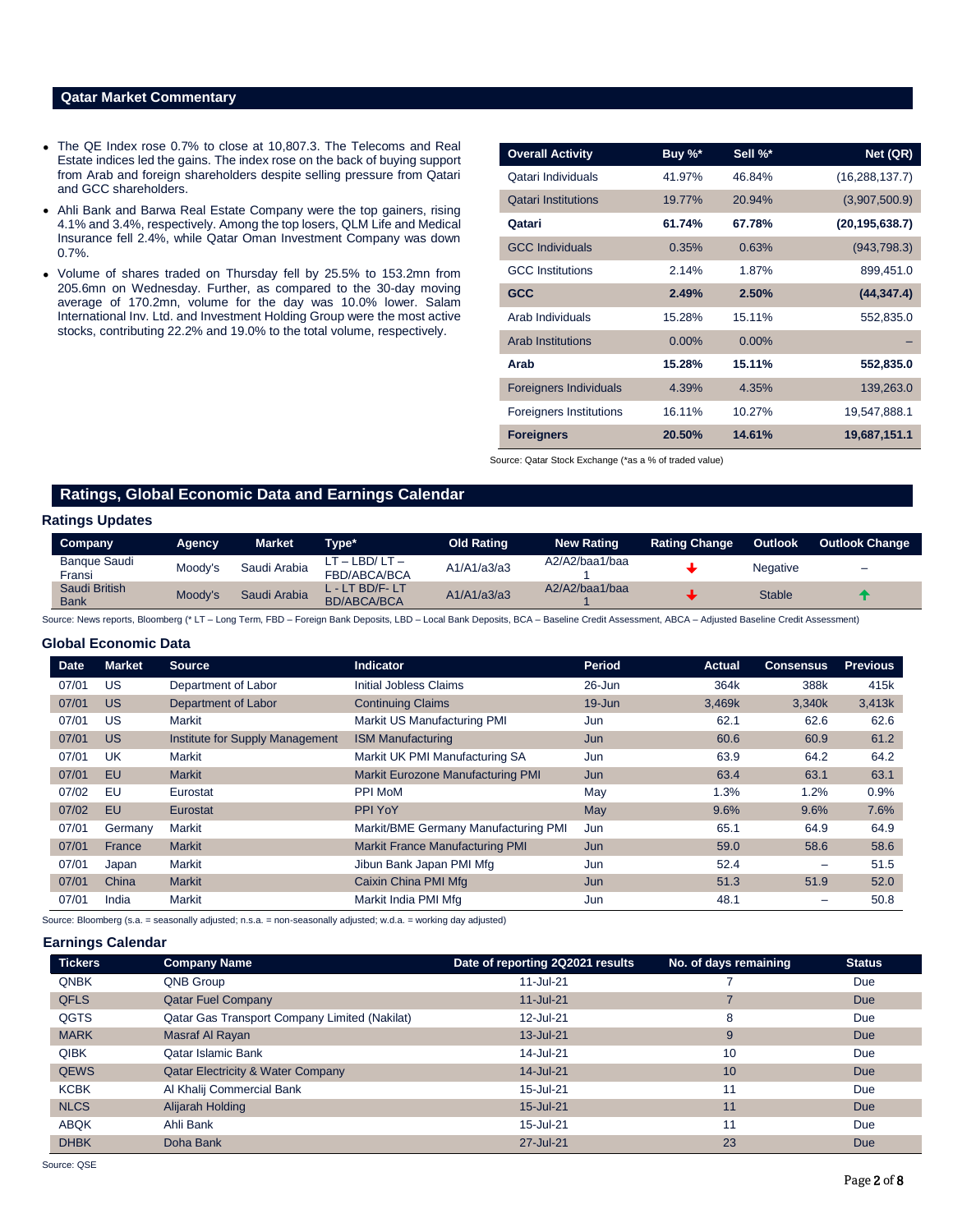## **Qatar**

- **QGTS to disclose its semi-annual financial results on July 12 –** Qatar Gas Transport Company Ltd. (QGTS, Nakilat) will disclose its financial statement for the period ending June 30, 2021 on July 12, 2021. (QSE)
- **QGTS to hold its investor relations conference call on July 13 –** Qatar Gas Transport Company Ltd. (QGTS, Nakilat) announced that the conference call with the Investors to discuss the financial results for the semi-annual 2021 will be held on July 13, 2021 at 01:30 pm, Doha Time. (QSE)
- **Barwa's real estate projects in Mesaieed keep pace with its growth –** One of the main strategies of Barwa Real Estate Group since its establishment has been to support the country's plans for national growth through expansion outside the city of Doha, and the reconstruction of various parts of Qatar to build communities and achieve sustainable development. The development witnessed by Mesaieed in the field of fertilizer, petrochemical, iron, and steel production led to significant growth in all aspects of this city, which is associated with many major companies in the energy sector, such as Qatar Petroleum (QP) and Industries Qatar (IQCD). Barwa is keen to pursue various development projects in Mesaieed, including residential, commercial, and mixed-use, as these projects contributed to enhancing the social sustainability of the city, which is considered the industrial gateway to the State of Qatar in the south. (Gulf-Times.com)
- **Qatar Petroleum becomes biggest emerging market bond issuer in 2021 –** Qatar Petroleum has become the biggest emerging-market debt issuer this year after pricing a four-part deal on Wednesday. The state energy firm's \$12.5bn offering, which will help it boost production to pump more gas, lifts issuance in dollars and euros from developing nations to a record of \$428bn in the first half, according to data compiled by Bloomberg. (Bloomberg)
- **Qatar Investment Authority holding in Credit Suisse to rebound –** The Qatar Investment Authority's stake in Credit Suisse Group AG is set to rebound after it subscribed to two convertible bonds, taking its holding to over 6%. Earlier this week, the Gulf nation cut its existing holding of 133mn shares to about 128mn shares or 4.8% of Credit Suisse. However, subscription to notes that convert to shares in November grants rights to another 1.168% stake, or an approximate 31mn in shares, according to a regulatory filing. The Swiss lender raised \$2bn earlier this year from investors through the sale of the notes, in an effort to alleviate any concerns after the firm was hit by a pair of scandals that left it the worst-performing major bank stock in Europe. Credit Suisse has been hit this year by the blow-ups of Archegos Capital Management and Greensill Capital, which caused billions of dollars in losses and further dents to its reputation. (Bloomberg)
- **LNG exports drop to four-month low just as world needs supply –** The world's liquefied natural gas producers exported the least fuel since February, worsening a global supply crunch that has boosted spot prices to records. Global shipments in June fell from the previous month to about 30.5mn tons, according to ship-tracking data compiled by Bloomberg. Total shipments from top suppliers Qatar, Australia and the US declined 9.4% due to maintenance and production issues, although they were still up 17% from a year earlier. The drop in LNG supply comes just as gas-hungry nations in Europe are struggling to rebuild inventories drained by the previous winter, sending benchmark prices to an all-time high on Thursday. Meanwhile, Asian utilities are relentlessly raising bids to attract shipments to their region in

anticipation of a hot summer. Brazil's worst drought in a century also helped push the country's LNG imports to a record last month. Top buyer China's imports fell almost 10% to 6.5mn tons in June, the data showed. Deliveries from Australia fell almost 20% amid an ongoing trade dispute as smaller buyers looked to diversify their spot purchases. Extended shutdowns at Australia's Gorgon and Ichthys export facilities also trimmed supply. (Bloomberg)

- **QICCA official Construction contracts at forefront of mega projects in Qatar –** Construction contracts are at the forefront of the mega projects being implemented in the State of Qatar, according to Qatar International Centre for Conciliation and Arbitration (QICCA) board member for International Relations Sheikh Dr Thani bin Ali Al-Thani. Sheikh Thani, who is also a member and representative of the State of Qatar at the ICC Court of Arbitration, said commercial arbitration is an effective way to resolve these disputes after the failure of friendly mechanisms, such as negotiation, mediation, and others. (Gulf-Times.com)
- **Number of ships calling on Qatar ports up more than 26% YoY in June –** Container and cargo throughput at Qatar's Hamad, Doha and Al Ruwais ports displayed robust performance YoY this June with more than 26% growth in the number of ships calling on these ports, according to Mwani Qatar. There was also a robust double-digit YoY expansion in the RORO (automobile) volumes and building materials through these ports in May 2021; indicating a robust outlook for the private sector. The number of ships calling on Qatar's three ports stood at 301 in June 2021, which was 26.47% higher on yearly basis. However, it was down by about 1% on monthly basis. As many as 1,652 ships had called on these ports during the first six months of this year. Hamad Port's strategic geographical location offers opportunities to create cargo movement towards the upper Gulf, supporting countries such as Kuwait and Iraq and south towards Oman. As many as 137 vessels had called on this port in June this year. Qatar's share in the overall Middle East trade is expected to significantly increase with the robust technological infrastructure supporting the Hamad Port's second container terminal (CT2). The container handling through the three ports stood at 130,815 TEUs (twenty-foot equivalent units), which grew 12.52% YoY but fell 6.12% MoM in June 2021. The container handling stood at 819,253 TEUs in January-June this year. QTerminals had recently tweeted that Hamad Port handled container volume of more than 5mn TEUs since the start of operations. The Hamad Port, which is the largest eco-friendly project in the region and internationally recognized as one of the largest green ports in the world, alone saw 129,640 TEUs of containers handling in June 2021. (Gulf-Times.com)
- **Qatar's real estate sector picking up after pandemic lull, says expert –** Buoyed by a massive Covid-19 vaccination program and a successful campaign to curb the spread of coronavirus in the country, investors and major stakeholders have a positive outlook for Qatar's real estate sector, a Doha-based industry expert said. The Chairman of the Association of Filipino Realtors & Entrepreneur Executives in Qatar (Afreeq), Joseph Rivera said Qatar's property market, including domestic and international real estate investments, is improving as confidence of investors in buying is making a comeback. "With daily cases now falling below 150, I have no doubts that the market activity in Qatar's real estate sector would now return alongside our physical health stability," Rivera told Gulf Times. (Gulf-Times.com)
- Page 3 of 8 **Kerry: Qatar can show world the path to economic diversification –** Qatar is well positioned to be one of the countries that helps in the transitional process of diversifying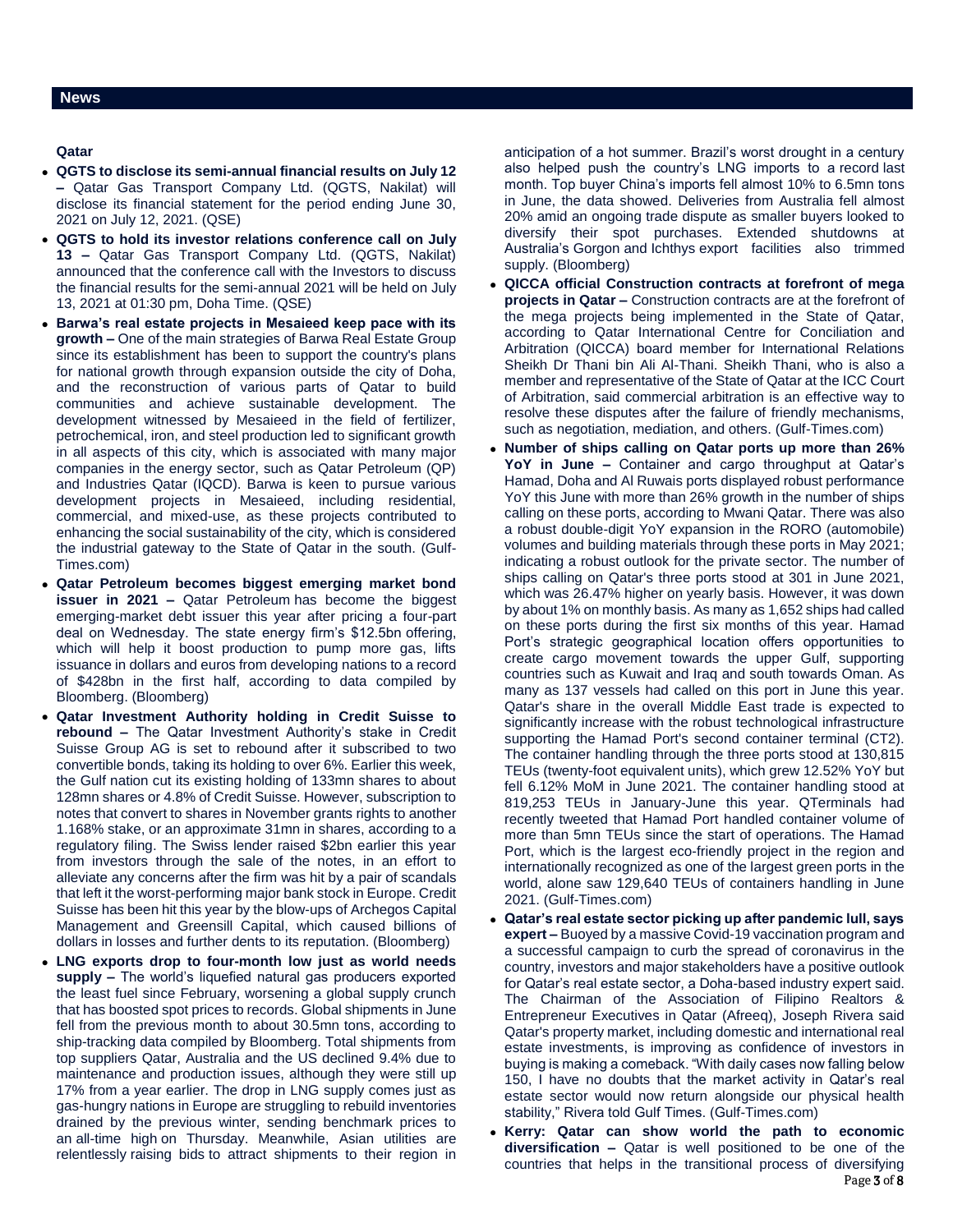economies which mainly rely on oil and gas, Special Presidential Envoy for Climate John Kerry has said. "Qatar has a great ability to be able to make an example through – I mean, first of all the World Cup, I understand, is going to be a sustainable event, and they're working very hard to make that happen and to offset emissions and so forth." he told reporters at a telephonic press briefing on Thursday (July 1). Kerry discussed a number of developments, particularly the need for further collaboration aimed at intensifying the efforts to combat climate change, during his recent visit to the Middle East and North Africa. (Gulf-Times.com)

- **Demand revival cheers retail businesses –** Qatar's retail market is booming with business again as customers begin to line-up at billing counters. With easing of COVID-19 restrictions, customers are back with their shopping list, setting the cash registers ringing at malls, hypermarkets and showrooms. Buoyed by the uptick in customer demand, retailers are planning to launch new shopping campaign and offers. Last month was a gamechanger for Qatar's retail sector in reviving the customers' demand. "Last month was crucial in revival of demand in the market. We have seen significant pick up in the business. Customers are back in the market and this time they are focusing on value-buying," a senior official of major retailer told The Peninsula. (Peninsula Qatar)
- **Qatar's efforts in protecting expat workers and their rights win recognition –** US Secretary of State Antony Blinken honoured Assistant Undersecretary for Labour Affairs at the Ministry of Administrative Development, Labour and Social Affairs Mohamed Hassan Al-Obaidli as one of the heroes of combating human trafficking, during a virtual ceremony marking the release of the 2021 Trafficking in Persons (TIP) Report. The recognition is awarded to individuals who show exceptional commitment to combating human trafficking. A total of eight people from all over the world were recognized during the ceremony. The recognition crowns Qatar's efforts in countering human trafficking, and protecting expat workers and their rights in accordance with international standards and in line with the goals of Qatar National Vision 2030. The Ministry of Administrative Development, Labour and Social Affairs worked in that framework on supporting the state's efforts in developing labor laws. The National Committee to Combat Human Trafficking meanwhile coordinated national efforts in that field, in co-operation with the rest of the ministries and designated authorities, in order to provide protection to expat workers in line with the provisions of the law on combating human trafficking and treaties ratified by Qatar. (Gulf-Times.com)
- **Doha Metro to suspend services temporarily on Fridays, Eid holidays for system upgrade –** Qatar Rail has announced a temporary closure of Doha Metro services on Fridays and during the Eid al-Adha holidays due to a system upgrade across the network. In a statement Saturday, Qatar Rail said Doha Metro services will be suspended on Fridays between July 9 and August 13, and during the Eid holidays between July 21 and 24. The closure comes due to an "essential system upgrade across the network", the statement noted. The upgrade will allow Doha Metro to increase the network capacity, allowing more trains to operate and providing more frequent services to customers in the future. (Gulf-Times.com)
- **Qatar Airways becomes 1st airline to integrate vaccination certificates in 'Digital Passport' mobile app –** Qatar Airways has said it continues to set the benchmark for innovation, safety and customer service, becoming the first airline to trial COVID-19 vaccine authentication through the IATA Travel Pass 'Digital Passport' mobile app. "As more travelers return to the skies, the airline remains committed to reducing paperwork and providing a more contactless, secure and seamless travel experience for its

passengers," the national carrier said in a press statement. (Gulf-Times.com)

**International**

- **Global tax overhaul endorsed by 130 nations as deal gets closer –** The world took a big step sweeping changes to global taxation toward as 130 countries and jurisdictions endorsed setting a minimum rate for corporations along with rules to share the spoils from multinational firms like Facebook Inc. and Alphabet Inc.'s Google. After years of missteps and setbacks, the deal brokered in negotiations at the Organization for Economic Cooperation and Development sets the stage for Group of 20 finance ministers to sign off on an agreement in principle at a meeting in Venice next week. That could mean implementation as soon as 2023 of rules that would curtail tax avoidance by making multinational companies pay an effective rate of "at least 15 percent" and give smaller countries more tax revenue from foreign firms. A "small group" of nations "have not yet joined" the plan, the Paris-based OECD said in a statement yesterday. That includes Hungary and Ireland, which has attracted some of the world's big businesses with low taxes. Several key countries that had been question marks agreed to the terms, including India, China and Turkey, according to the OECD. The technical details may leave room for further concessions to developing. The broad agreement yesterday averts another stumble that could have proved fatal for efforts to rework tax rules, given only a short window of opportunity to get a global deal approved by the US Congress and other national parliaments. US Treasury Secretary Janet Yellen lauded the news, saying it was "an historic day for economic diplomacy." (Bloomberg)
- **IMF raises US 2021 growth forecast to 7%, assumes Biden spending plans pass –** The International Monetary Fund (IMF) raised its 2021 US growth projection sharply to 7.0% due to a strong recovery from the COVID-19 pandemic and an assumption that much of President Joe Biden's infrastructure and social spending plans will be enacted. The IMF's latest forecast, marking the fastest US growth pace since 1984, compares with an April projection of 4.6% growth in 2021. The Fund raised its 2022 US GDP growth forecast to 4.9%, up from its previous 3.5% April forecast. The new forecasts, contained in the IMF's annual assessment of US economic policies, assume that the US Congress will pass the Biden administration's American Jobs Plan and American Families Plan infrastructure, social spending and tax reform plans this year at a size and composition similar to their original proposals. IMF Managing Director Kristalina Georgieva said the two packages would implements many recommendations that the IMF has made for the US for years, including investments to boost productivity, education and to allow more women to join the American workforce. The Fund added that it expects U.S. inflation expectations to remain wellanchored, but these "will be obscured in the coming months by significant, transitory movements in relative prices," which could cause personal consumption expenditure inflation to peak temporarily near to 4% later this year. The IMF said the US should prioritize its spending toward programs with the biggest impact on boosting productivity, increasing labor force participation, reducing poverty and aiding a transition from carbon. It said the US should use tax policy to further these goals, scaling back poorly targeted tax expenditures and raising federal fuel taxes and introducing other carbon taxes. (Reuters)
- **US CBO doubles growth forecast to 7.4%; sees slight drop in federal deficit –** The Congressional Budget Office doubled its forecast for US economic growth in fiscal 2021 to 7.4% and said it expected the federal budget deficit to decline slightly to about \$3tn despite higher coronavirus aid spending. The upbeat forecast from the non-partisan CBO was mirrored by a sharply higher forecast for US economic output from the International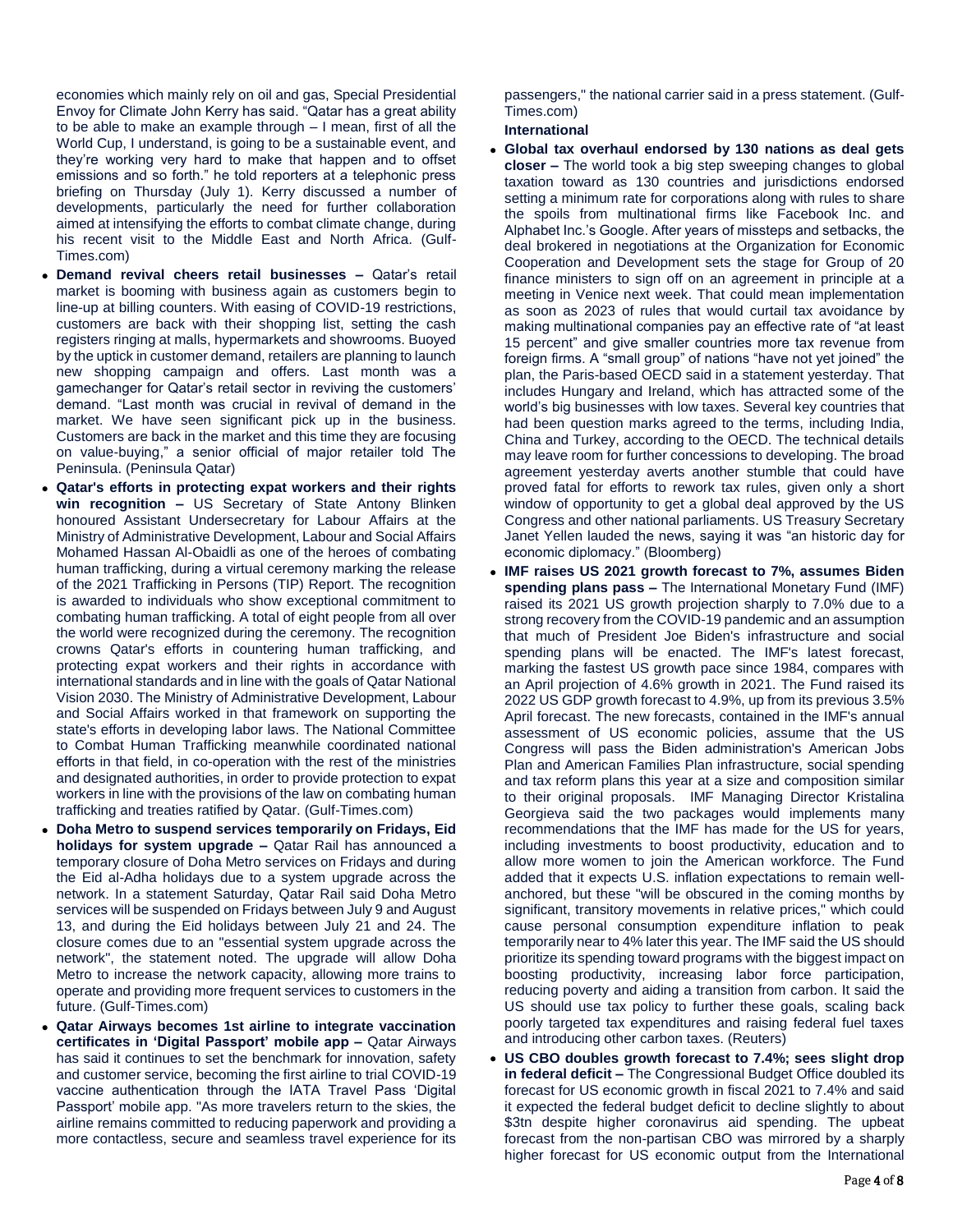Monetary Fund, which raised its projection for US GDP growth to 7% from 6.4%. The White House welcomed both of the rosy projections - along with others in recent weeks from the World Bank, the Organization for Economic Cooperation and Development and the Federal Reserve - as evidence that President Joe Biden's plans to jumpstart the US economy were working. The non-partisan CBO said in updated forecasts that it expects gross domestic product growth to reach 7.4% in 2021, based on fourth-quarter comparisons, double its forecast for 3.7% growth from February. It said growth would taper off to 3.1% in 2022 and 1.1% in 2023. The CBO said the fiscal 2021 budget deficit would decline slightly to \$3tn after hitting a record \$3.129tn in 2020 due to coronavirus aid programs and a severe drop in economic activity after COVID-19 lockdowns. In February, the CBO projected a \$2.26tn deficit for fiscal 2021, which ends on Sept. 30, but that figure did not factor in the impact of President Joe Biden's \$1.9tn pandemic aid package enacted in March. The CBO said that legislation, known as the American Rescue Plan, added about \$1.1tn to its fiscal 2021 deficit projections. The projections do not include Biden's proposed investments in infrastructure, child care, education and other social programs, which could add trillions of dollars more to spending if not offset by tax or other revenue increases. But the agency said a strongerthan-expected economic rebound, aided by robust consumer demand and the rising numbers of Americans being vaccinated against COVID-19, was offsetting the impact of some of the rescue spending on the deficit. (Reuters)

- **US jobs gain largest in 10 months; employers raise wages, sweeten perks –** US companies hired the most workers in 10 months in June, raising wages and offering incentives to entice millions of unemployed Americans sitting at home, in a tentative sign that a labor shortage hanging over the economy was starting to ease. The Labor Department's closely watched employment report on Friday showed 151,000 people entered the labor force last month, though the proportion of working-age Americans who have a job or are looking for one did not budge from the tight range it has been in since June 2020. The acceleration in hiring suggested the economy ended the second quarter with strong momentum, following a reopening made possible by vaccinations against COVID-19. The survey of establishments showed nonfarm payrolls increased by 850,000 jobs last month. The economy created 15,000 more jobs in April and May than previously reported. Employment is about 6.8mn jobs below its peak in February 2020. Economists polled by Reuters had forecast payrolls would advance by 700,000 jobs. Women, who have been hardest hit by the pandemic, took nearly half of the jobs created last month. There are a record 9.3mn job openings. (Reuters)
- **US factory orders rebound strongly in May –** New orders for US-made goods rebounded sharply in May, while business spending on equipment remained solid, despite bottlenecks in the supply chain. The Commerce Department said on Friday that factory orders surged 1.7% in May after slipping 0.1% in April. Economists polled by Reuters had forecast factory orders rebounding 1.6%. Orders increased 17.2% on a YoY basis. Manufacturing accounts for 11.9% of the US economy. Massive fiscal stimulus boosted demand for long-lasting manufactured goods during the COVID-19 pandemic, with millions of American working from home and learning remotely. Factories are struggling to keep up as the pandemic fractured supply chains and disrupted the global shipping industry. The Institute for Supply Management reported on Thursday that manufacturing activity grew moderately in June. Factory goods orders in June were boosted by a 7.7% surge in orders for transportation equipment. Orders for electrical equipment, appliances and components rose 1.3%. Unfilled orders at factories rose 0.8%

after gaining 0.4% in April. The Commerce Department also reported that orders for non-defense capital goods, excluding aircraft, which are seen as a measure of business spending plans on equipment, edged up 0.1% in May instead of dipping 0.1% as reported last month. Shipments of core capital goods, which are used to calculate business equipment spending in the GDP report, increased 1.1%, upwardly revised from the 0.9% rise estimated last month. (Reuters)

- **US labor market recovery gaining steam; worker shortages an obstacle –** The number of Americans filing new claims for unemployment benefits fell more than expected last week, while layoffs plunged to a 21-year low in June, suggesting the labor market recovery from the COVID-19 pandemic was gaining traction. But a shortage of willing workers is hampering hiring, with other data on Thursday showing a measure of employment at factories contracting in June for the first time in seven months. Manufacturers said they were experiencing "difficulty in hiring and retaining direct labor," the Institute for Supply Management (ISM) said in its survey of national factory activity, noting that these challenges "across the entire value chain continue to be the major obstacles to increasing growth." One respondent in primary metals said "lack of labor is killing us." The data was released ahead of Friday's closely watched employment report for June, which according to a Reuters survey of economists will likely show nonfarm payrolls increasing by 700,000 jobs last month after rising by 559,000 in May. The unemployment rate is forecast to tick down to 5.7% from 5.8%. The economy is experiencing a boom in demand following a reopening made possible by vaccinations against the coronavirus, with more than 150 million Americans fully immunized. (Reuters)
- **Britain sets out vision for post-Brexit financial services –** Britain's finance minister pledged on Thursday to "sharpen" the competitive advantage of the UK financial services sector as he set out his vision for its future after the City of London lost business to the bloc after Brexit. In his first Mansion House speech, traditionally an annual address given by the Chancellor of the Exchequer in the City of London financial district, Rishi Sunak said Britain's departure from the European Union was a unique opportunity to tailor rules while maintaining high regulatory standards and open markets. Brexit has largely severed the City's ties with investors in the EU, triggering a shift in over 7,500 financial jobs from London to new hubs in the bloc, with Amsterdam leapfrogging London to become Europe's biggest share trading center. Last year the finance ministry rolled out reviews to listings rules, fintech and insurance capital rules, and on Thursday it announced there would be further public consultations on financial reforms. Sunak's ministry set out plans to change a slew of rules inherited from the EU, which could make Brussels think even harder about granting any direct City access to the bloc due to inevitable differences emerging in hitherto identical rules. Britain said it plans to scrap curbs on "dark" or off exchange trading favored by big investors wanting anonymity but distrusted by EU regulators. (Reuters)
- **PMI: Eurozone factory growth, input costs hit record highs in May –** Eurozone manufacturing activity expanded at a record pace in May, according to a survey on Tuesday which suggested growth would have been even faster without supply bottlenecks that have led to an unprecedented rise in input costs. The bloc's economy has been ravaged by the coronavirus pandemic over the past year, with governments forcing much of the region's dominant service industry to close. But factories largely remained open, and restrictions in various countries have gradually been eased. IHS Markit's final Manufacturing Purchasing Managers' Index (PMI) rose to 63.1 in May from April's 62.9, above an initial 62.8 "flash" estimate and the highest reading since the survey began in June 1997. An index measuring output, which feeds into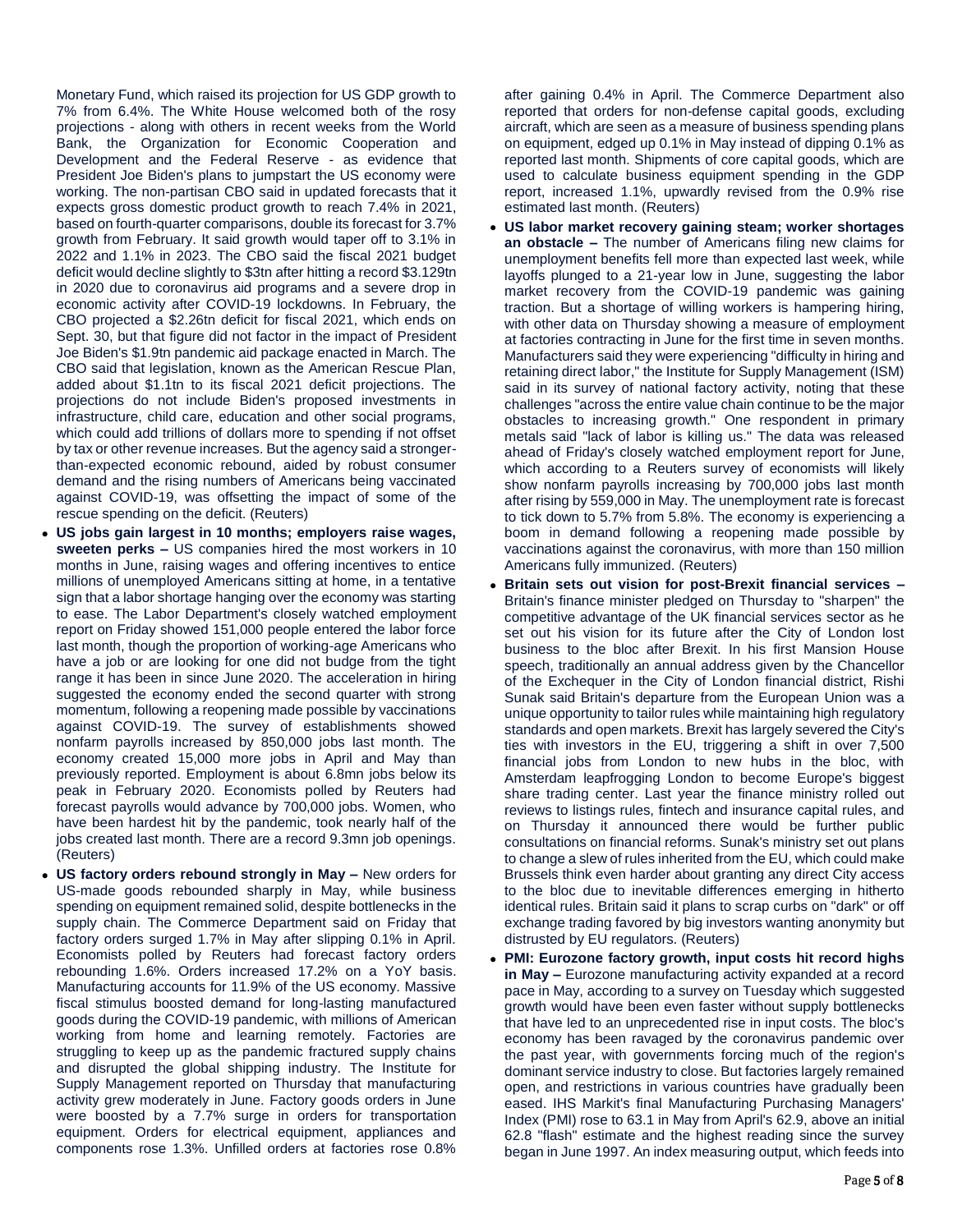a composite PMI due on Thursday and is seen as a good guide to economic health, eased from April's 63.2 to 62.2. Anything above 50 indicates growth. (Reuters)

- **German Finance Minister Scholz says OECD tax agreement marks 'colossal progress' –** German Finance Minister Olaf Scholz on Thursday said an agreement by 130 countries backing a global corporate minimum tax marked the biggest breakthrough in global taxation in decades. "The race to the bottom in competition is over," Scholz told reporters during a visit to Washington shortly after the agreement was reached in talks led by the Organization for Economic Cooperation and Development. He said details still needed to be worked out, but the agreement marked "colossal progress" and would allow countries to increase investment in infrastructure and efforts to combat climate change. Scholz said the 130 countries represented 90% of global gross domestic output and reflected huge efforts by Germany and other countries to ensure fair taxation of big technology corporations like Amazon. He said the goal was to ensure that finance officials from the Group of 20 major economies endorse the plan when they meet in Venice July 9-10, following a similar move by the Group of Seven advanced economies in London last month. "This is the biggest progress in international taxation we have had since 10, 20, 30 years," he said. "It's a really big breakthrough, and it will change everything." Scholz said the agreement would help countries ensure they have more funding to pay for "important priorities" such as infrastructure, climate change and social spending needs. (Reuters)
- **Finance Minister: French economic growth will depend on COVID-19 vaccines –** France's economic growth will be dependent upon its COVID-19 vaccination program, French Finance Minister Bruno Le Maire told Le Parisien newspaper in an interview published on its website. Concerns are increasing in France over the impact of the Delta variant of the coronavirus, which now represents around a third of France's cases. Health Minister Olivier Veran said. Le Maire had said at the end of June that he would keep his 5% French economic growth forecast for 2021, rather than give a higher estimate such as one made by the Bank of France, because of the risks posed by the Delta variant, first detected in India. "Our growth will be dependent upon vaccination," Le Maire told Le Parisien. (Reuters)
- **Ministry: Brazil posts \$10.4bn trade surplus in June –** Brazil posted a \$10.4bn trade surplus in June, figures showed on Thursday, close to the consensus forecast in a Reuters poll for a \$10.7bn surplus and up sharply from a \$6.5bn surplus in the same month last year. Exports in June totaled \$28.1bn and imports were \$17.7bn, the ministry said. That brings the trade surplus in the first half of the year to \$37.5bn, up 68% from the \$22.3bn surplus registered in the same period a year ago. (Reuters)

**Regional**

 **OPEC+ seeks oil policy consensus as UAE demands changes –** An OPEC+ deal to release more oil to the market and extend its supply management policy to the end of 2022 hinges on agreement from the UAE, which has opposed the deal and pushed talks into a second day, OPEC+ sources said. The UAE on Thursday effectively blocked a deal agreed by top producers Saudi Arabia and Russia to ease oil cuts by 2mn bpd by the end of 2021 and extend the remaining cuts to December 2022 from April 2022. OPEC+ sources have said the UAE - though it did not object to the output increase - is arguing that the new deal needs to acknowledge that the UAE has higher production from which cuts are being made. It says it had previously agreed to a very low baseline figure as a gesture of goodwill and in the hope that the cut would end in April 2022, as was agreed in April 2020. (Reuters)

- **Russia's June oil, gas condensate output drops to 10.42mn bpd –** Russian oil and gas condensate output declined to 10.42mn bpd in June from 10.45mn bpd in May, according to Reuters calculations based on an Interfax report citing energy ministry data on Friday. It was the second straight month of decline and the lowest since March, when it stood at 10.25mn bpd. Total oil and gas condensate production stood at 42.64mn tons in June versus 44.21mn in May, which has one more day, the agency said. Russia has been restraining its output in line with a global production deal aimed at balancing the oil market. The deal - agreed by OPEC+, a group of oil producers including Russia - was designed to cut output by almost 10mn bpd from May 2020. The cuts are to be phased out by end-April 2022 and now stand at about 5.8mn bpd. (Reuters)
- **Saudi Aramco CFO Khalid al-Dabbagh steps down –** Saudi Aramco Chief Financial Officer, Khalid al-Dabbagh has stepped down and been replaced by Ziad al-Murshed, who takes over the role in an acting capacity, the Saudi oil company said on Thursday. Murshed, as acting Senior Vice President of finance, strategy and development, will oversee Aramco's strategy, corporate planning & performance management, treasury, finance, accounting, reporting, investor relations, and internal controls, the statement said. Bloomberg News reported that Dabbagh would join the firm's board while retaining the Chairmanship of Aramco unit Saudi Basic Industries Corp. (Reuters)
- **Fawaz Abdulaziz Alhokair to consider restructuring capital –** Fawaz Abdulaziz Alhokair's board has authorized management to study ways to restructure capital, including capital reduction and subsequent capital increase. Aims to reduce accumulated losses amounting to SR1.04bn as at the end of FY 2021 ending March 31. It will appoint financial and legal advisors. (Bloomberg)
- **Seera Partners with Kaden to develop hotels in Saudi –** Seera, Kaden Investment in joint venture will manage, develop hotels in various projects developed by Kaden in Saudi Arabia. First hotel will be launched at Riyadh Front. (Bloomberg)
- **Moody's downgrades Banque Saudi Fransi, maintains negative outlook –** Moody's Investors Service has downgraded the local and foreign currency long-term bank deposit ratings of Banque Saudi Fransi (BSF) to A2 from A1. In addition, the bank's Baseline Credit Assessment (BCA) and Adjusted BCA were downgraded to baa1 from a3. The outlook on the bank's longterm deposit ratings remains negative, reflecting the negative outlook on the A1 issuer rating of the Saudi government. The downgrade of BSF's BCA to baa1 from a3 reflects continued pressure on the bank's asset quality, in addition to moderating profitability and liquidity buffers. BSF's nonperforming loans (NPLs) have increased in recent years, reaching 3.1% as at December 2020. BSF's profitability has also slightly weakened recently and will remain below pre-pandemic levels, pressured by higher than average cost of risk and the low rates environment. The bank's liquidity buffers remain strong but have moderated as the bank retired some more expensive deposits to maximize returns on its balance sheet. BSF's baa1 BCA also reflects the bank's strong capitalization and solid funding profile. (Bloomberg)
- **Moody's downgrades Saudi British Bank, outlook changed to stable –** Moody's Investors Service has downgraded the local and foreign currency long-term bank deposit ratings of Saudi British Bank (SABB) to A2 from A1. In addition, the bank's Baseline Credit Assessment (BCA) and Adjusted BCA were downgraded to baa1 from a3. The outlook on the bank's longterm deposit ratings was changed to stable from negative. The downgrade of SABB's BCA to baa1 from a3 reflects the continued pressure on the bank's asset quality and moderating profitability. SABB's nonperforming loans (NPLs, which includes reported stage 3 loans and purchased or originated credit impaired assets)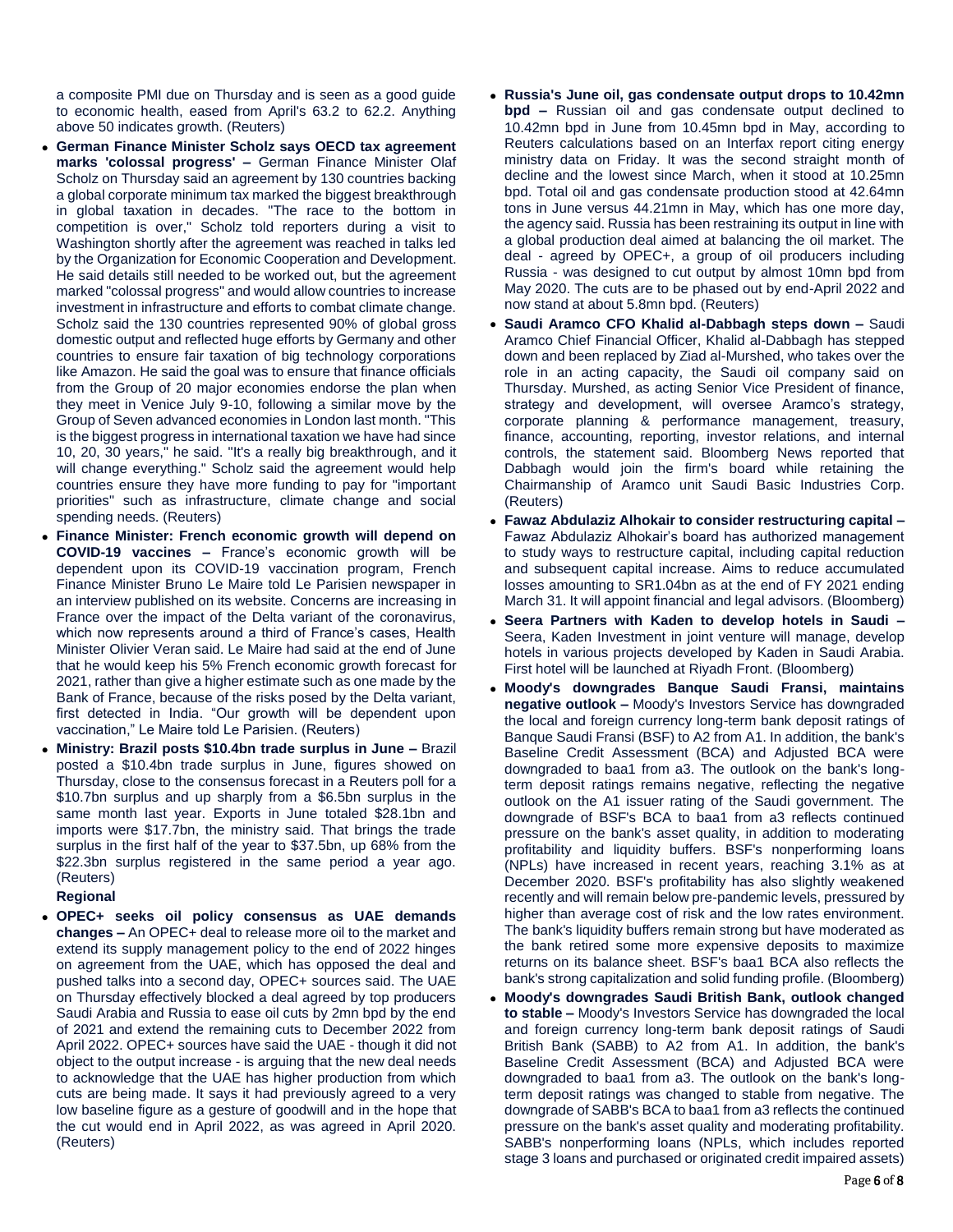have increased following its merger with Alawwal bank (6.2% in December 2020). Additionally, SABB's profitability has moderated following the merger due to the increased cost of risk and merger related expenses, both of which Moody's expects will normalize going forward (merger expenses concluded in 1Q2021 and cost of risk expected at 30-60 bps), although profitability will remain pressured due to low rates and intense competition in the corporate banking sector. SABB's baa1 BCA also reflects the bank's strong capital, healthy liquidity buffers and sound funding profile. (Bloomberg)

- **Dubai cloud kitchen Kitopi raises \$415mn from investors including SoftBank –** Dubai cloud kitchen Kitopi said on Thursday it raised \$415mn from investors including SoftBank in its series C funding round. Cloud kitchens prepare food for delivery and have benefited from the shift to online buying during the coronavirus crisis. Kitopi said other investors who participated included Abu Dhabi investment firm Chimera, Abu Dhabi state holding firm ADQ's venture capital platform DisruptAD, B.Riley, Turkey's Dogus Group, US firm Next Play Capital and UK firm Nordstar. "Kitopi will channel the new funding to fuel its continued expansion within the Middle East and support entry to new markets such as Southeast Asia, which has a highly attractive and fast-growing online food delivery market," Kitopi said in a statement. (Reuters)
- **DP World acquires logistics firm Syncreon in \$1.2bn deal –** Dubai state-owned port operator DP World said on Thursday it had acquired US-based global logistics firm Syncreon for an enterprise value of \$1.2bn. Syncreon, which provides warehouse management, transport management, export packing, and fulfilment, has a presence in 19 countries across 91 locations, DP World said, adding that the acquisition would be funded from existing available resources. The deal, subject to customary completion conditions, is expected to close in the second half of the year. (Reuters)
- **ADNOC adds Goldman Sachs to lead banks on drilling IPO –** Abu Dhabi National Oil Company (ADNOC) has added Goldman Sachs to a lead role on the initial public offering of its drilling unit, sources said, in the bank's first such high-profile deal in the emirate since 2019. Goldman Sachs' investment banking unit was sidelined from any new business from Abu Dhabi two years ago after state fund Mubadala's subsidiary filed a lawsuit against it to recover losses suffered through its dealings with Malaysia's fund 1MDB. Goldman Sachs will work on ADNOC Drilling's public share-sale as global coordinator, joining a large syndicate of advisors on the deal, said two sources familiar with the matter. (Reuters)
- **Abu Dhabi Sovereign fund Mubadala prepares launch of 2 SPACs –** Mubadala Investment Company has been talking to investors about SPACs focusing on technology and health care, according to the Financial Times, citing sources. Report adds that FIM Partners is seeking to raise \$200mn in an IPO of Frontier Investment Corp, which could be announced as early as Thursday, according to sources. (Bloomberg)
- **Oman deficit at \$2.3bn in May as oil revenue declines –** Oman posted a year-to-date budget deficit of \$2.32bn in May, the ministry of finance said on Thursday, as low oil prices and lower crude output weigh on the finances of the small Gulf producer. Oman is among the weakest countries financially in the oil-rich region and more vulnerable to swings in the price of hydrocarbons, a sector that accounted for about a third of its GDP in 2019. Oil revenues in the first five months of this year declined by 23% when compared to the same period in 2020, the ministry said. Total revenue, including non-oil, was down 19%. Oman has reined in public spending to reduce its fiscal shortfall but the rate of adjustment lags the revenue drop. "Public spending continues to decline as fiscal consolidation continues," the ministry said.

Expenditure was down 2.9% annually in the year till May. GDP at current prices was down by 2.5% in the first quarter, pressured by a 20.6% decline in oil activities, while the non-oil sector was up by 5.7%, the ministry said. Oman introduced a medium-term fiscal plan in October last year which reassured investors and helped the sultanate to raise billions of dollars in loans and bonds this year. (Reuters)

- **Kuwaiti sovereign fund posts 33% annual growth in returns –** Returns for Kuwait's sovereign fund, the Future Generations Fund, grew 33% in the year to March 31, the finance ministry said. The fund is managed by the Kuwait Investment Authority (KIA), which had more than \$580bn in foreign assets at the end of last year, according to ratings agency Fitch. A government source said the bull run in US stocks was one of the main drivers of the rise in the FGF's returns, which increased by more than \$150bn in the last fiscal year. "We are overweight in the US and we are overweight in US stocks - more than 50% of our assets were stocks. This was very good for us," the source said. Kuwait Investment Authority likely broke into the world's top three sovereign wealth funds by assets. The Future Generations Fund, managed by the authority known as KIA, has risen to a record of about \$700bn, according to sources. Its assets were valued at around \$670bn at the close of the last fiscal year on March 31, sources said. The fund, a national savings pot designed to help the country prepare for life after oil, has more than half of its investments in the US, where equity markets have been on a tear. KIA, the world's oldest sovereign wealth fund whose roots predate the birth of the modern state of Kuwait, doesn't officially disclose the value of its assets. The increase would mean that the KIA, which also manages the nation's General Reserve Fund, has amassed more assets than Abu Dhabi Investment Authority, the emirate's rainy-day fund, which is estimated by the SWF Institute to have just over \$649bn. Kuwait's windfall abroad contrasts with its dire fiscal challenges at home, compounded by a standoff between members of the only elected parliament in the Gulf and a government whose leader is appointed by the ruling emir. Kuwait's government, which needs legislative authorization to withdraw from the Future Generations Fund, submitted a draft law to parliament earlier this year seeking permission to tap as much as \$16.6bn from it a year to help finance a spiraling deficit. (Reuters, Bloomberg)
- **Kipco to sell 45% stake in unit Al-Ansar for KD48.7mn –** Kipco has signed contract to sell stake in Al-Ansar United Real Estate to Al Futtouh Holding, a related party. It sees a positive impact in 2Q2021 results through realization of profit of about KD27mn. (Bloomberg)